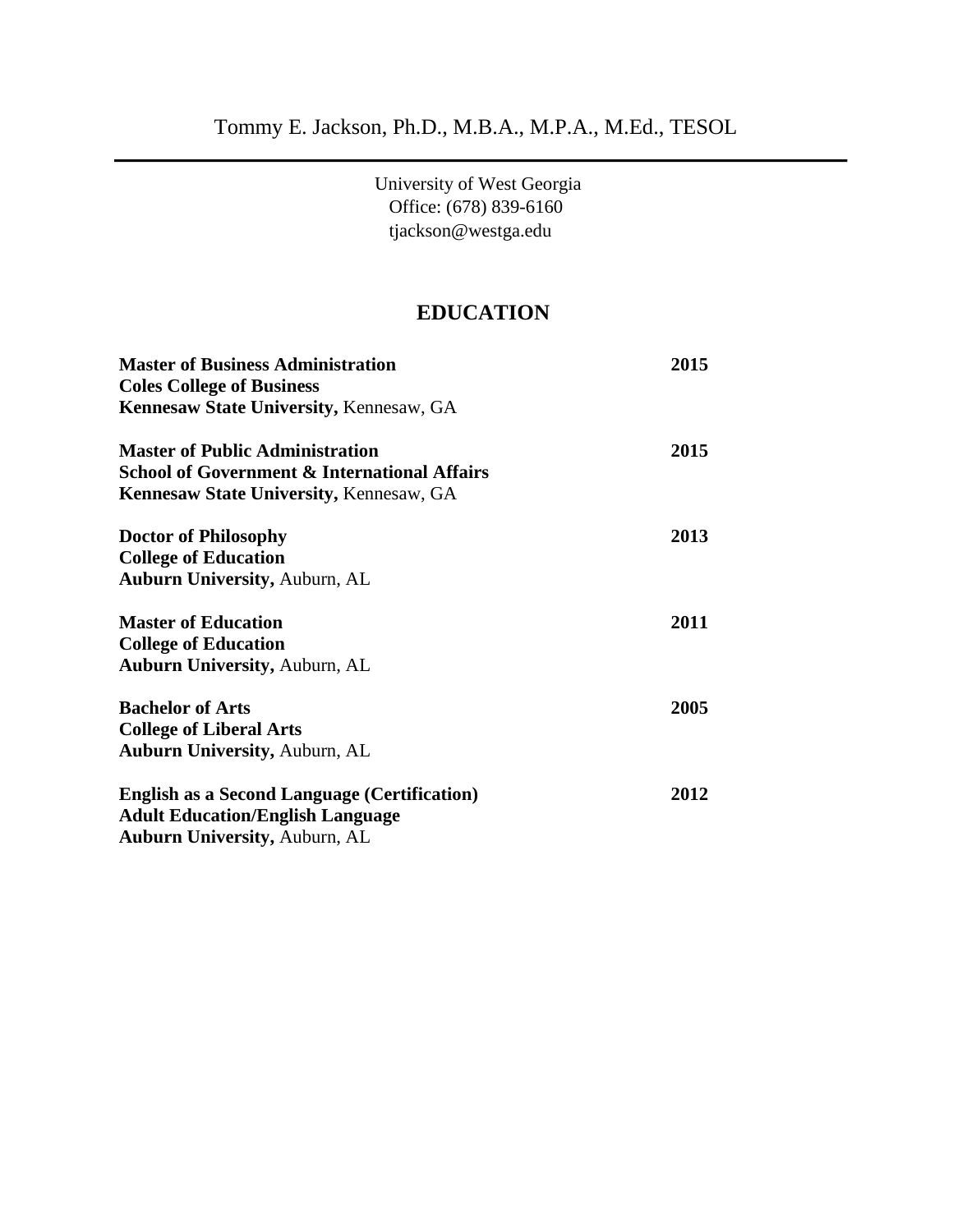# **PROFESSIONAL EXPERIENCE**

## **University of West Georgia,** Carrollton, GA **2019 – Current**

Assistant Professor, College Student Affairs and Higher Education Administration

- Tenure track professor in the Department of Counseling, Higher Education and Speech Language Pathology
- Maintains an active publishing agenda
- Teach doctoral and master students in Higher Education Administration and College Student Affairs
- Courses taught as follows: CEPD-6172 (Theories of College Stu Dev); CEPD-6175 (Student Affairs Practicum); CEPD-6176 (Campus Crisis, Eth, Legal Issues); CEPD-7145 (Advocacy and Leadership); CEPD-9211 (Organizational Theory); CEPD-9215 (Adv Legal Issues and Policy Analysis); CEPD-9217 (Diversity Issues in Higher Ed); CEPD-9218 (Higher Education Finance & Adv); HESA-6172 (Theories of College Stud Develop); HESA-6175 (Student Affairs Practicum); HESA-6176 (Campus Crisis, Ethical,& Legal Issues); HESA-7145 (Advocacy and Leadership); HESA-9211 (Organizational Theory);HESA-9215 (Adv Legal Issues & Policy Analysis);HESA-9217 (Diversity Issues in Higher Edu); HESA-9218 (Higher Ed Finance & Advancement); HESA-9999 (Dissertation)
- Research interests include the NCAA's economic relationship with student-athletes and higher education finance

## **Kennesaw State University,** Kennesaw**,** GA **2016 – 2019**

University College Advising Director, Part – Time Assistant Professor of Adult Education, & Clinical Professional of Practice – Graduate Faculty

- Centralized advising within University College
- Created impactful partnerships throughout the campus community in order to enhance academic development and student success
- Oversaw the advising of more than 20,000 students by using predictive analytics, intrusive advising, and a pseudo graduation coaching model
- Researched various student development theories for my staff to implement in order to improve advising appointments
- Redesigned the manner of advising appointments in order to focus on student retention and degree completion
- Reconfigured advisors approach to advising to focus on self-direction and self-efficacy in order to help students focus on employment after college as opposed to class selection

# **Kennesaw State University,** Kennesaw, GA **2013 – 2016**

Director of Football Academics

• Created an academic support program that was recognized nationally for developing student-athletes and teaching NCAA policies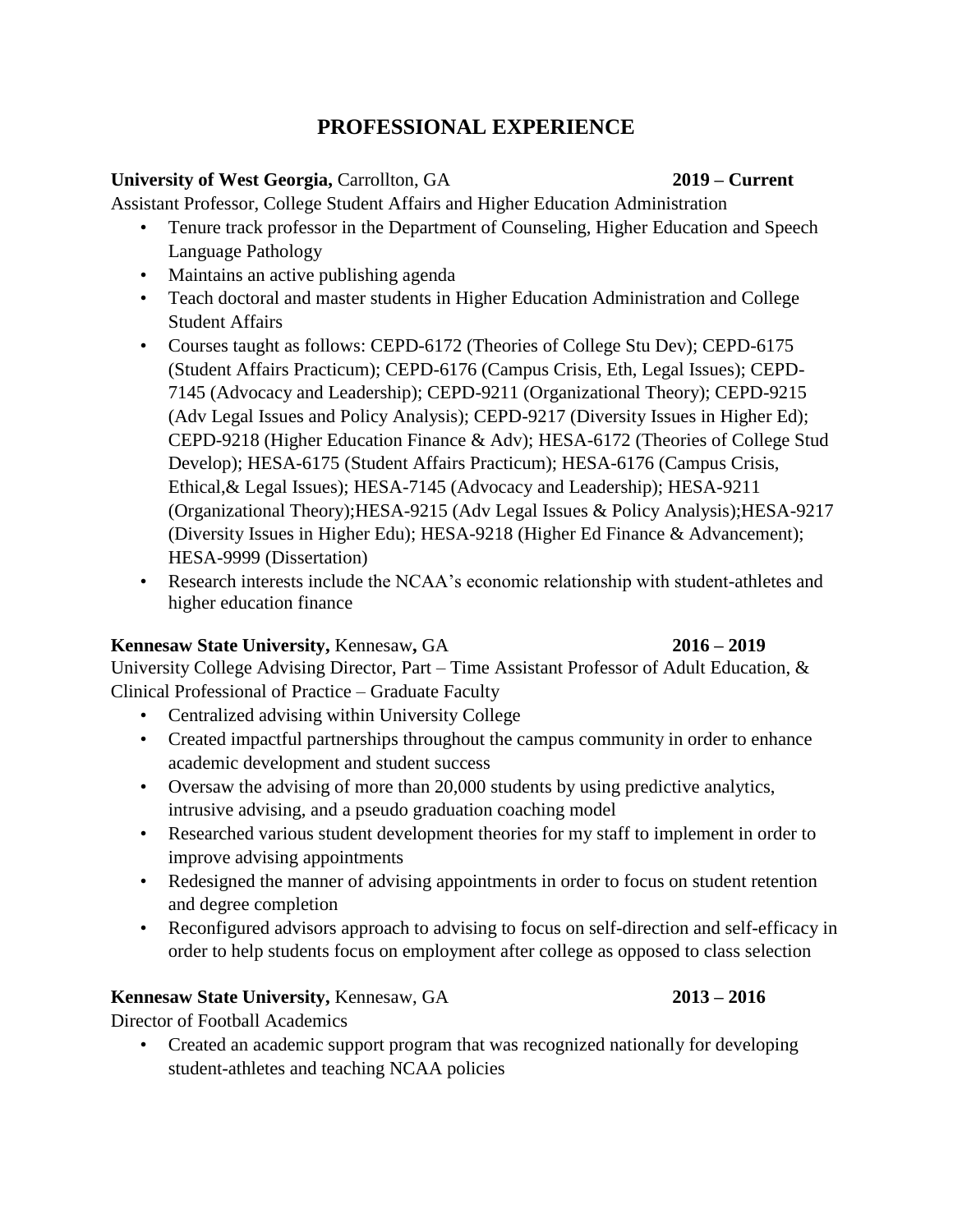- Led Men's Football to a single year 947 Academic Progress Rate, which is a measure used by the NCAA, to track student-athletes matriculation to graduation
- Reduced the budgetary deficit for Student Athlete Support Services by cross training my staff and partnering with various academic support units on campus
- Implemented a program that aided student-athletes obtain internships and full-time employment from Cobb County businesses
- Cultivated corporate partnerships that led to funding internships and site use for the athletics department

## **Fox 6 News,** Birmingham, AL **2013 – 2017**

# Sports Analyst

- Nominated for an Emmy award and elevated the shows previous viewership
- Provided insight to audiences on complexities of college football, which helped increase viewership
- Outperformed other network sports shows in the same timeslot
- Made promotional appearances at public or private events which increased sponsorship dollars

## **Auburn University,** Auburn, AL **2011 – 2013**

Academic Assistant

- Monitored and evaluated the academic progress of football student-athletes to ensure compliance with institutional, conference and national eligibility requirements
- Provided monthly reports on football student-athletes' academic progress to athletic administrators, campus constituents, and coaches
- Monitored student-athlete registration on a monthly basis to ensure that student-athletes maintained enrollment in the appropriate classes
- Developed and taught a financial management course for student-athletes and graduate students
- Taught English as a second language to graduate level English Language Learners for multiple semesters, which secured a collegiate TESOL certification

# **Opelika City Schools,** Opelika, AL **2010 – 2011**

Director, At-Risk Student Intervention (Building Individual Capacity for Success) | Graduation Coordinator/Coach | Athletic Coach (Football – Defensive Line)

- Managed more than 150 at risk students ranging from Opelika High School, Opelika Middle School, Opelika Learning Center, and Lee County Youth Development Center
- Enhanced classroom instruction by guest lecturing, tutoring, and mentoring the most atrisk students in the Opelika City School system
- Established relationships with at-risk students and their families to build trust and to develop students personally, academically, and financially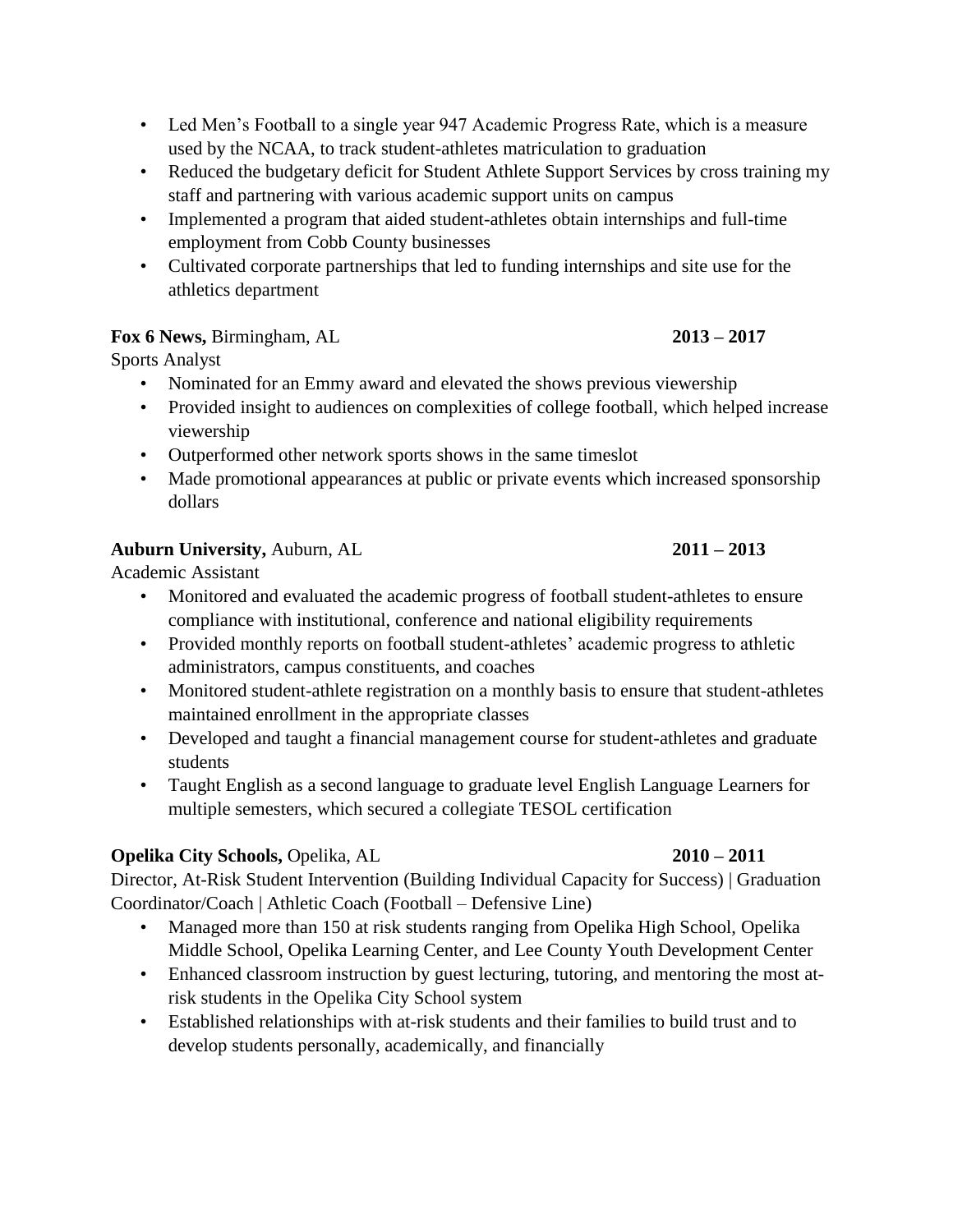- Worked closely with the Superintendent, Principal(s), teachers, and coaches to improve retention rates among the at-risk population by adapting and implementing programing based on Tinto's (1993) Dimensions of Institutional Action
- Taught a course to at-risk students on self-efficacy, self-direction, and economic empowerment

# **National Football League (NFL) 2006 – 2009**

Defensive Tackle

Atlanta Falcons | Kansas City Chiefs

- Practiced incessantly to perfect the proper skills, as a defensive tackle, with the intent to compete at a high level
- Played as a rookie because of an ardent tenacity to compete in the National Football League
- Worked closely with the director of player development to educate, implement, and create opportunities for various professional athletes
- Utilized my time as a professional athlete to gain access into deprived communities to speak and volunteer for civic development

# **SCHOLARSHIP AND RESEARCH**

# **Publications:**

**Jackson, T.,** Smith, S. & Varga, M. (in press, Fall Issues 47.2). Critical Policy Analysis: NCAA Bylaw 12. Submitted to the Journal of Education Finance.

**Jackson, T.** & Thomas, T. (2021). Colorado: Current education budget trends. Journal of Education Finance.

**Jackson, T.** (2021). Washington: Current education budget trends. Journal of Education Finance.

Jackson, T. (2021). Delaware: Current education budget trends. Journal of Education Finance.

Buckman, D. G. & **Jackson, T.** (2021). Addressing the gender pay gap: The influence of female and male dominant disciplines on gender pay equity. Journal of Education Finance.

Buckman, D. G., & **Jackson, T.** (2017). Georgia: Current education budget trends. Journal of Education Finance.

# **Submitted and Under Review for Publication:**

**Jackson, T.** (2021). Colorado: The state of financial affairs a year after covid 19. Submitting to the Journal of Education Finance.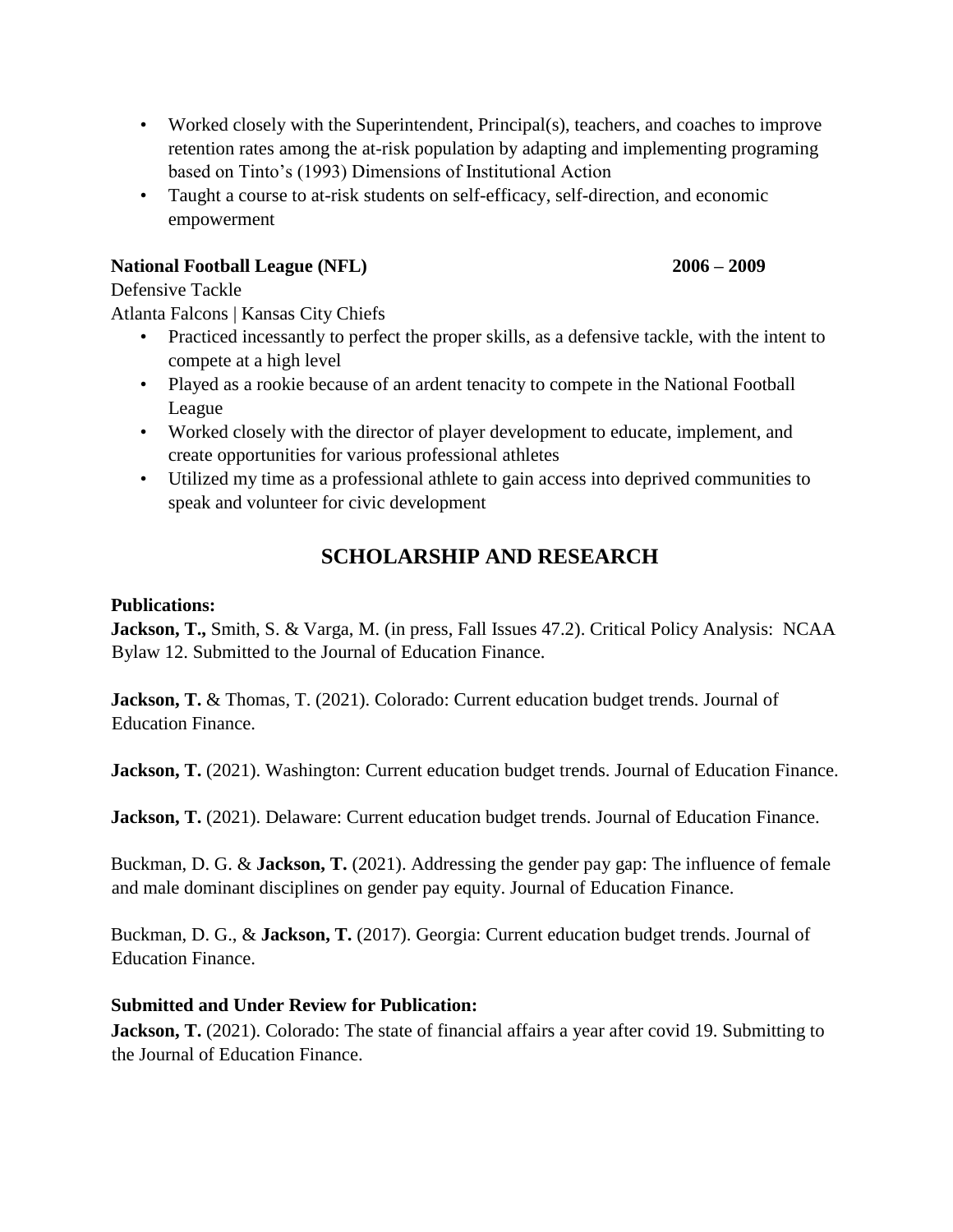**Jackson, T.** (2021). Delaware: The state of financial affairs a year after covid 19. Submitting to the Journal of Education Finance.

**Jackson, T.** (2021). Washington: The state of financial affairs a year after covid 19. Submitting to the Journal of Education Finance.

## **Working Publications to be submitted this year:**

**Jackson, T.** (2021). The legalization and taxation of marijuana can pay for student loan debt. Submitting to the Journal of Higher Education.

**Jackson, T.** (2021). An unconscionable contract: The NCAA's unfair deal with student-athletes. Submitting to the Journal of Higher Education.

## **Conference Presentations:**

**Jackson, T.** (2021). An unconscionable contract: The NCAA's unfair deal with student-athletes. National Education Finance Academy, Tampa, FL.

**Jackson, T.** (2021). Colorado: The state of financial affairs a year after covid 19. National Education Finance Academy, Tampa, FL.

**Jackson, T.** (2021). Delaware: The state of financial affairs a year after covid 19. National Education Finance Academy, Tampa, FL.

**Jackson, T.** (2021). Washington: The state of financial affairs a year after covid 19. National Education Finance Academy, Tampa, FL.

Jackson, T. (2020). Colorado. The National Education Finance Academy, Birmingham, AL.

**Jackson, T.,** Varga, M., & Smith, S. (2020). The NCAA regarding black males: First in commodification and last in education. The National Education Finance Academy, Birmingham, AL.

Varga, M., Molina, D., & **Jackson, T.** (2020). Administrator to faculty: Redefining your higher education career. National Association of Student Personnel Administrators, Austin, TX.

Mosholder, R., **Jackson, T**., Tella, E., Burruss, T., & Dancy, C. (2018). Increasing the success trajectory of black male students at a PWI. National Symposium on Student Retention, Salt Lake City, UT.

Mosholder, R., & **Jackson, T.** (2018). Black Wall Street – a reconstruction of the prehistorical narrative of Black men. Research on Teaching and Learning Summit, Kennesaw, GA.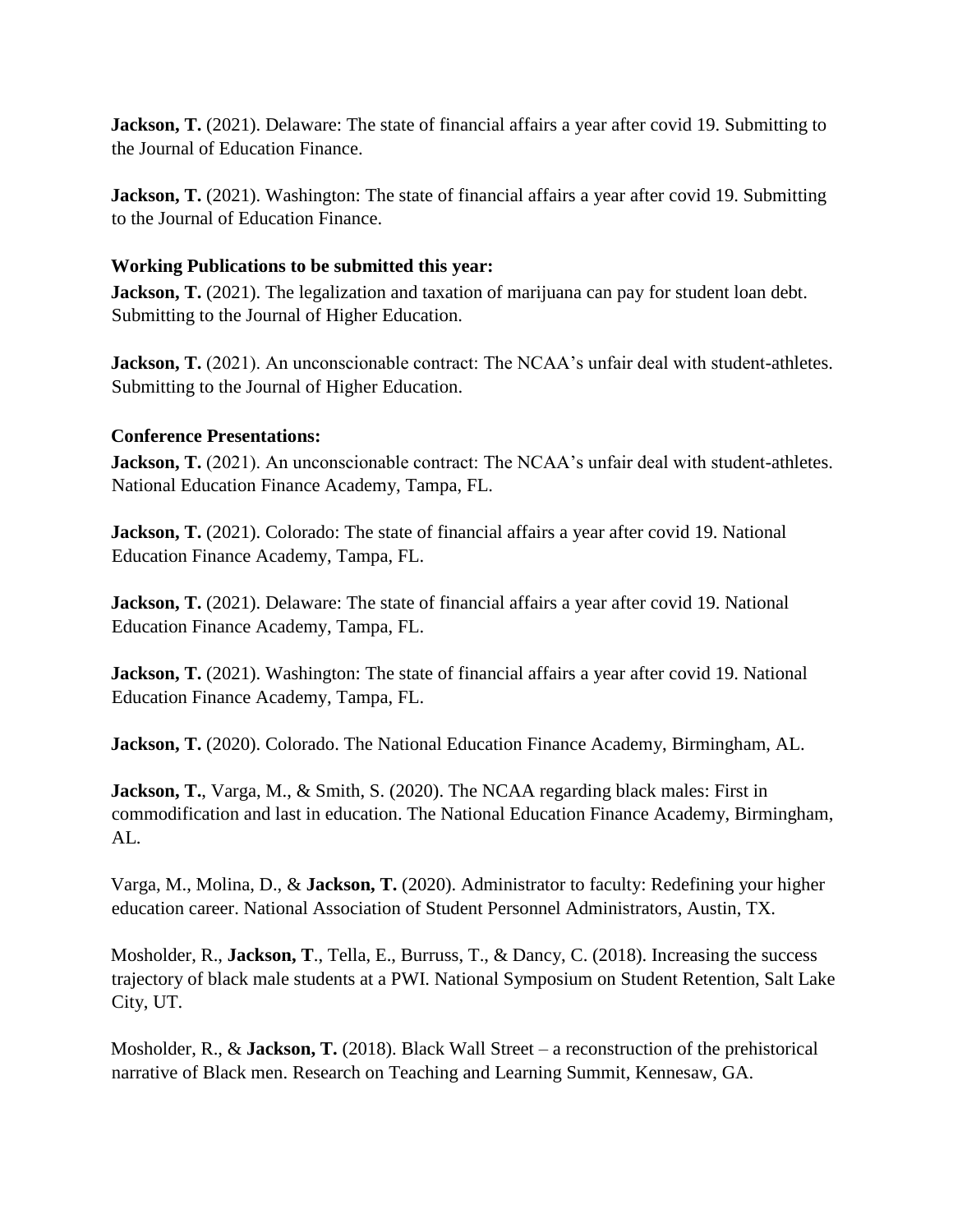Buckman, D. G., & **Jackson, T.** (2018). Faculty pay equity at Georgia colleges and universities. The National Education Finance Conference, Tulsa, OK.

Buckman, D. G., & **Jackson, T.** (2018). Georgia: Current education budget trends. The National Education Finance Conference, Tulsa, OK.

Mosholder, R., & **Jackson, T.** (2017). Encouraging Recruitment and Persistence of Black Urban Males in STEM Fields. Research on Teaching and Learning Summit, Kennesaw, GA.

**Jackson, T., Glenn, P., & Strauss, T. (2015).** Laying the foundation: Using empathy to build trust with student-athletes. The National Association of Academic Advisors for Athletics (N4A) National Conference, Orlando, FL.

**Jackson, T.** (2015). Kennesaw state university's addition of men's football and fielding the right professionals. The National Association of Academic Advisors for Athletics (N4A) National Conference, Orland, FL.

**Jackson, T., & Glenn, P. (2014). The Need for Self-Direction in Collegiate Athletics. The** National Association of Academic Advisors for Athletics (N4A) National Conference, Orlando, FL.

**Jackson, T., & Witte, J. (2013). An investigation of the relationship between self-directed** learning readiness and resilience among student-athletes. Louisiana Educational Research Association (LERA) Regional Conference, Lafayette, LA.

# **PROGRAM SERVICE AND/OR DEVELOPMENT**

## **Black Wall Street – Kennesaw State University**

• The purpose of this program is to provide socially catalytic spaces for Black students and professional men to assemble. This program was developed based on the study, "Encouraging Recruitment and Persistence of Black Urban Males in STEM Fields." Mosholder, R., Jackson, T. & Tella, E. (2017).

## **Men's Football Academic Support program** - Kennesaw State University

• The purpose of this program is to prepare student-athletes for the rigor of college and lead them to academic success. This program was developed based on the study, "The Need for Self-Direction in Collegiate Athletics." Jackson, T. (2014).

## **Study Table Program** – Auburn University

• This program is designed to ensure that student-athletes operate in an environment that produces an effective and efficient studying experience. It was developed based on the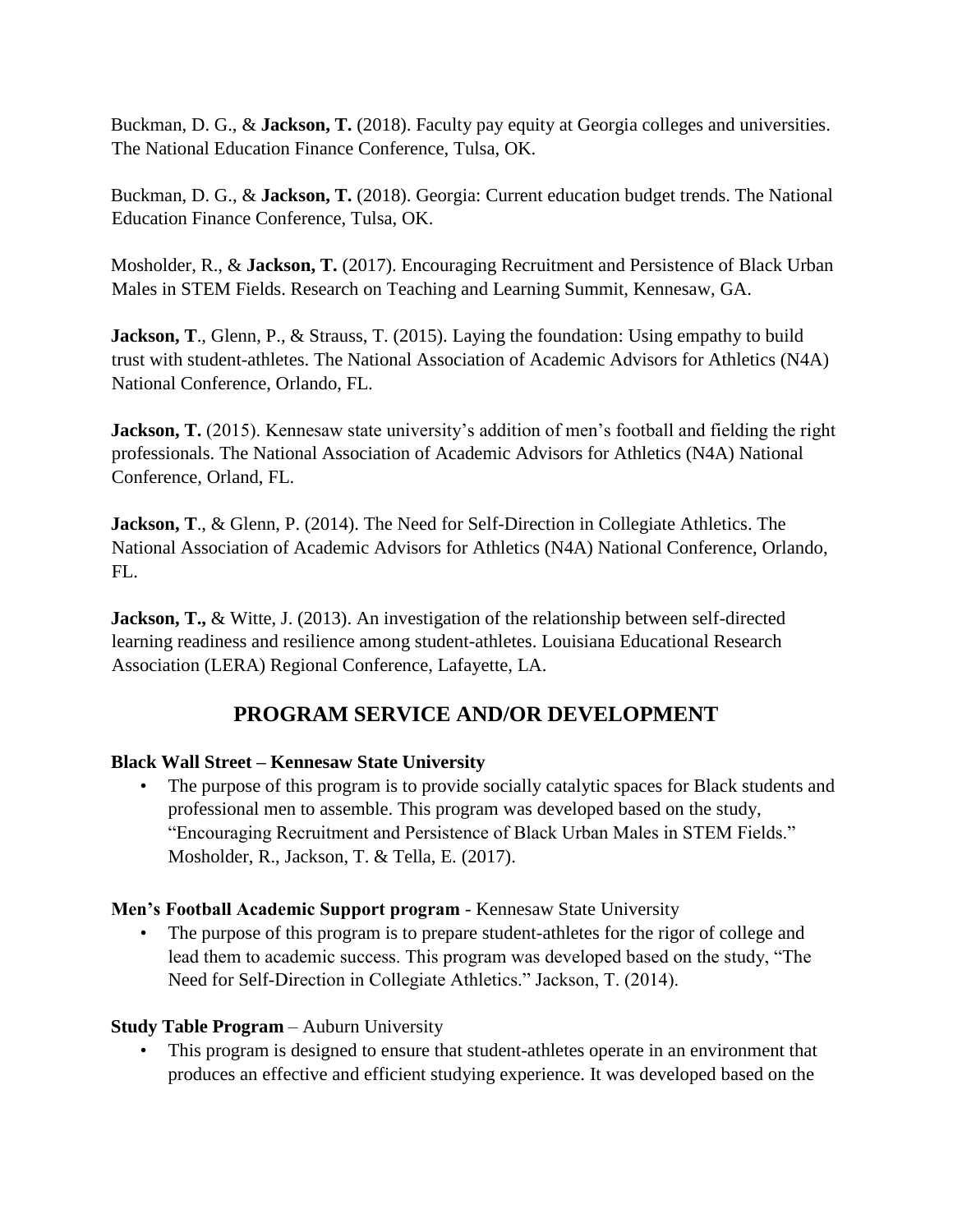study, "An Investigation of the Relationship between Self-Directed Learning Readiness and Resilience among Student-Athletes." Jackson, T. (2013).

**Building Individual Capacity for Success/Graduation Coaching** – Opelika High School through Auburn University

• The purpose of this program is to provide a series of services designed to create support mechanisms for students in the realms of education, employment, and community empowerment. This program was developed based on the study, "An Investigation of the Relationship between Self-Directed Learning Readiness and Resilience among Student-Athletes." Jackson, T. (2013).

# **TEACHING, MENTORING, & PRESENTATIONS**

## **Instruction**

**University of West Georgia** – CEPD-6172 (Theories of College Stu Dev); CEPD-6175 (Student Affairs Practicum); CEPD-6176 (Campus Crisis, Eth, Legal Issues); CEPD-7145 (Advocacy and Leadership); CEPD-9211 (Organizational Theory); CEPD-9215 (Adv Legal Issues and Policy Analysis); CEPD-9217 (Diversity Issues in Higher Ed); CEPD-9218 (Higher Education Finance & Adv); HESA-6172 (Theories of College Stud Develop); HESA-6175 (Student Affairs Practicum); HESA-6176 (Campus Crisis, Ethical,& Legal Issues); HESA-7145 (Advocacy and Leadership); HESA-9211 (Organizational Theory);HESA-9215 (Adv Legal Issues & Policy Analysis);HESA-9217 (Diversity Issues in Higher Edu); HESA-9218 (Higher Ed Finance & Advancement); HESA-9999 (Dissertation) **Current**

| <b>Valdosta State University – Graduate Faculty</b> | Current |
|-----------------------------------------------------|---------|
|-----------------------------------------------------|---------|

**Kennesaw State University** – LDRS 3900: Leadership & Global Issues. **2019** 

**Kennesaw State University –** Guest Lecturer for multiple sections of the First-Generation Owls Class: Financial Management and Budgeting. **2018** 

**Kennesaw State University,** Student Athlete Success Services, Football – Instructor for NCAA Academic Eligibility Bylaws (Football Advisor, Interns, Academic Assistants, and Student-Athletes) **2013 – 2016** 

## **Student Mentoring**

**University of West Georgia,** African American Gamers United, Carrollton, GA. **Current University of West Georgia,** Dissertation Chair, Jessica Wildfire, Title, "Using the Power of Sport and Leadership Development Training to Cultivate Student-Athlete Leaders: A Phenomenological Study of the Leadership Identity Development of VolLeaders Academy Participants." Defended October 4, 2021. Hooding December 11, 2021 **2019** – **2021 Kennesaw State University**, Black Wall Street, Kennesaw, GA. **2017 – 2019**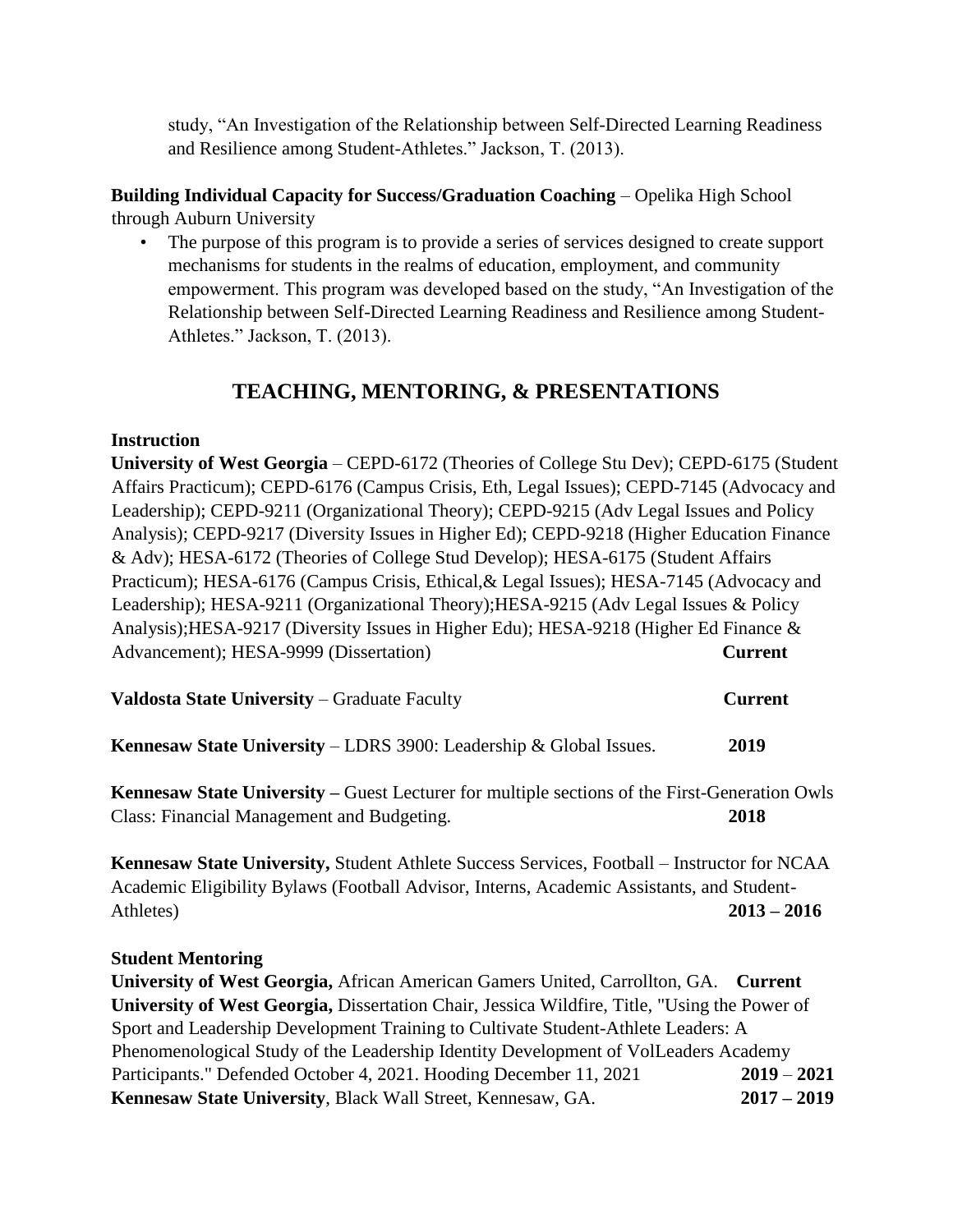| Kennesaw State University, Global Fellows Advisor, Kennesaw, GA.<br>Kennesaw State University, Academic Coaching, Kennesaw, GA.<br>Auburn University, At-Risk Student-Athlete Mentor, Auburn, AL. | $2017 - 2019$<br>$2016 - 2019$<br>$2011 - 2013$ |
|---------------------------------------------------------------------------------------------------------------------------------------------------------------------------------------------------|-------------------------------------------------|
| <b>Presentations</b><br>Social Justice Roundtable: Demystifying Critical Race Theory, UWG - Panelist                                                                                              | 2021                                            |
| Office of Research and Sponsored Projects Panel: Underrepresented Student Group research.<br>University of West Georgia.                                                                          | 2020                                            |
| Life After College: Black Man Empowerment Summit, Georgia Sothern University Armstrong<br>Campus.                                                                                                 | 2020                                            |
| Kennesaw State University National Conference on Undergraduate Research – fireside chat<br>focused on civil rights leadership, Kennesaw, GA.                                                      | 2019                                            |
| Examining barriers to social change: Challenges of youth, young adults and adults to creating,<br>impacting and enacting reform. University of Illinois, Springfield, IL.                         | 2017                                            |
| Kennesaw State University, Wise Owl Presentations - Presentation to First Year Seminar classes<br>on advising and acclimatization to college, Kennesaw, GA.                                       | $2016 - 2019$                                   |
| Kennesaw State Football Program Acclimatization Program – Presentation to Football<br>Student-Athletes for acclimatization - NCAA Bylaw 17, Kennesaw, GA.                                         | $2014 - 2016$                                   |
| Kennesaw State University Athletics Recruitment – Present to potential Kennesaw State<br>University Student-Athletes and families, Kennesaw, GA.                                                  | $2013 - 2016$                                   |
| National Collegiate Athletic Association (NCAA) Bylaw Presentation - Presentation on NCAA<br>Bylaw 11.1.1.1. Responsibility of Head Coach, Indianapolis, IN.                                      | 2013                                            |
| United States Army Recruitment and Community Relations Development - Presentation to<br>various community partners regarding the military's commitment to community development,<br>Opelika, AL.  | 2010                                            |

# **FUNDRAISING**

# **The United Way 2009**

- Campaign Kickoff Breakfast keynote speaker
- Featured in multiple media outlets (Newspapers, Magazines, and Websites)
- Solicited funds from various influential individuals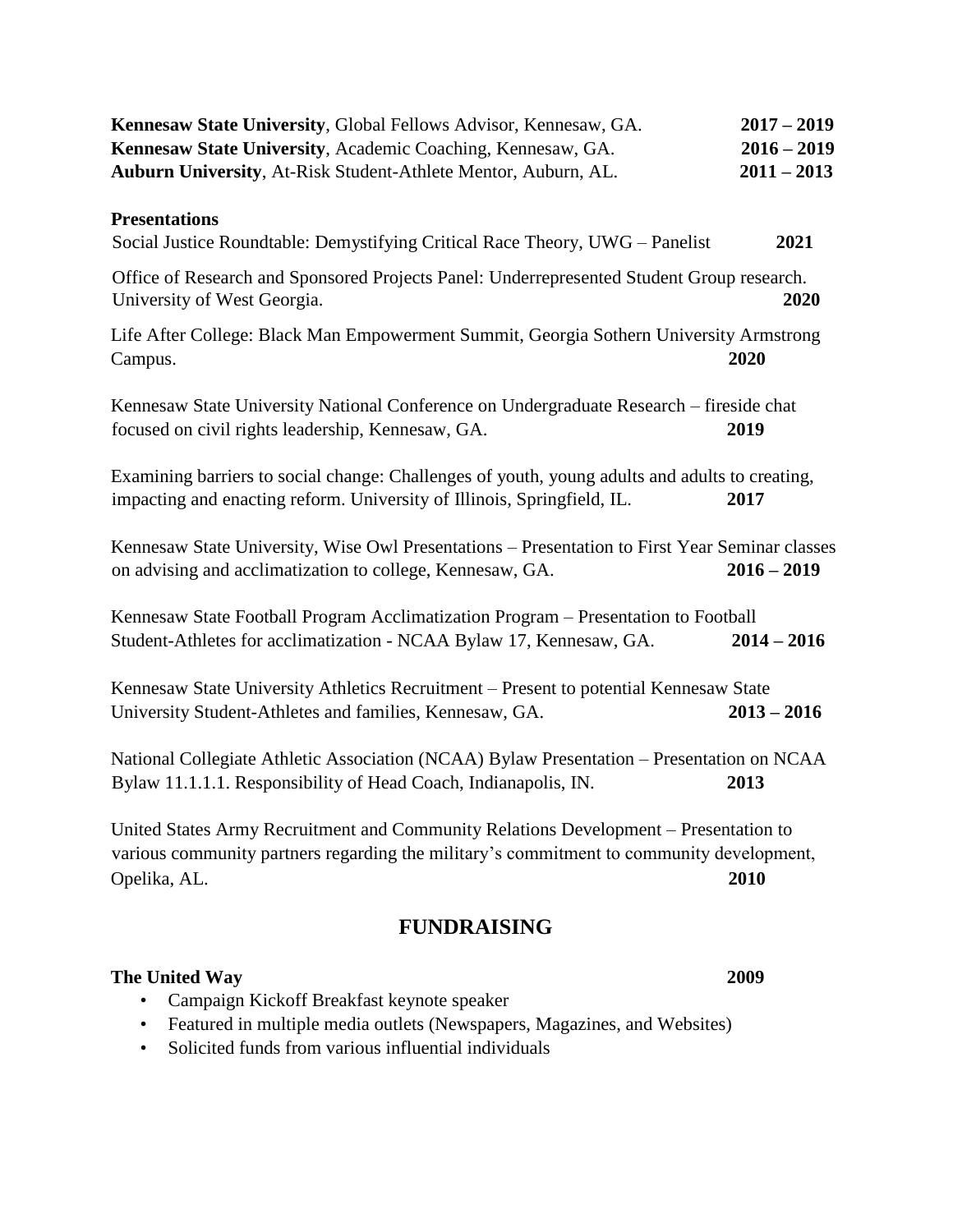### **The National Center of Fathering 2009**

- Keynote speaker at Arrowhead Stadium capital raising event
- Created relationships with private donors on behalf of this organization
- Developed relationships with local businesses to solicit donor funds to the organization

### **The Boys and Girls Club of America 2006-2009**

- Hosted several fundraising events that lead to the donation of funds from various businesses in the Kansas City and Atlanta metropolitan areas
- Created a capital campaign in which several current and former National Football
- Utilized professional resources to obtain donor buy-in for financial support to the organization and its members

# **PROFESSIONAL SERVICE**

### **University Level/Professional Organizations/Journals**

| National Education Finance Academy Ad Hoc Committee Co-Chair      | <b>Current</b> |
|-------------------------------------------------------------------|----------------|
| National Education Finance Academy Advisory Board                 | <b>Current</b> |
| Reviewer for the College Student Affairs Journal                  | <b>Current</b> |
| Tour of the AP Reading, Kansas City, MO                           | 2018           |
| Coca-Cola Scholarship Steering committee                          | 2018           |
| The Presidential Commission on Racial and Ethnic Dialogue (CORED) | 2017           |
| Kennesaw State University Early Alert Task Force                  | 2017           |
| Kennesaw State University Readmit/At Risk Task Force              | 2017           |
| Kennesaw State University First Year Prescheduling Task Force     | 2017           |
| Kennesaw State University CAS/FYE Framework Pilot Team            | 2017           |
| Kennesaw State University's Administrator Council                 | 2016           |
| Kennesaw State University Advising Council                        | 2016           |

### **College Level**

| Senate Athletics and Advancement Committee, UWG                      | <b>Current</b> |
|----------------------------------------------------------------------|----------------|
| Faculty Governance, University of West Georgia, College of Education | <b>Current</b> |
| Social Justice Roundtable – Demystifying Critical Race Theory        | 2021           |
| College of Education Dean Search Committee, UWG                      | 2021           |
| <b>University College Dean Search Committee</b>                      | 2017           |
| University College Dean's Leadership Team                            | $2016 - 2019$  |
| University College Global Fellows Advisory Board                     | $2016 - 2019$  |
| <b>Honors/Awards</b>                                                 |                |

| Wesley R. Habley NACADA Summer Institute Scholarship Recipient | 2017 |
|----------------------------------------------------------------|------|
| Southeast Emmy Award Finalist – Tide and Tigers Today          | 2016 |
| N4A Professional Promise Award Finalist                        | 2015 |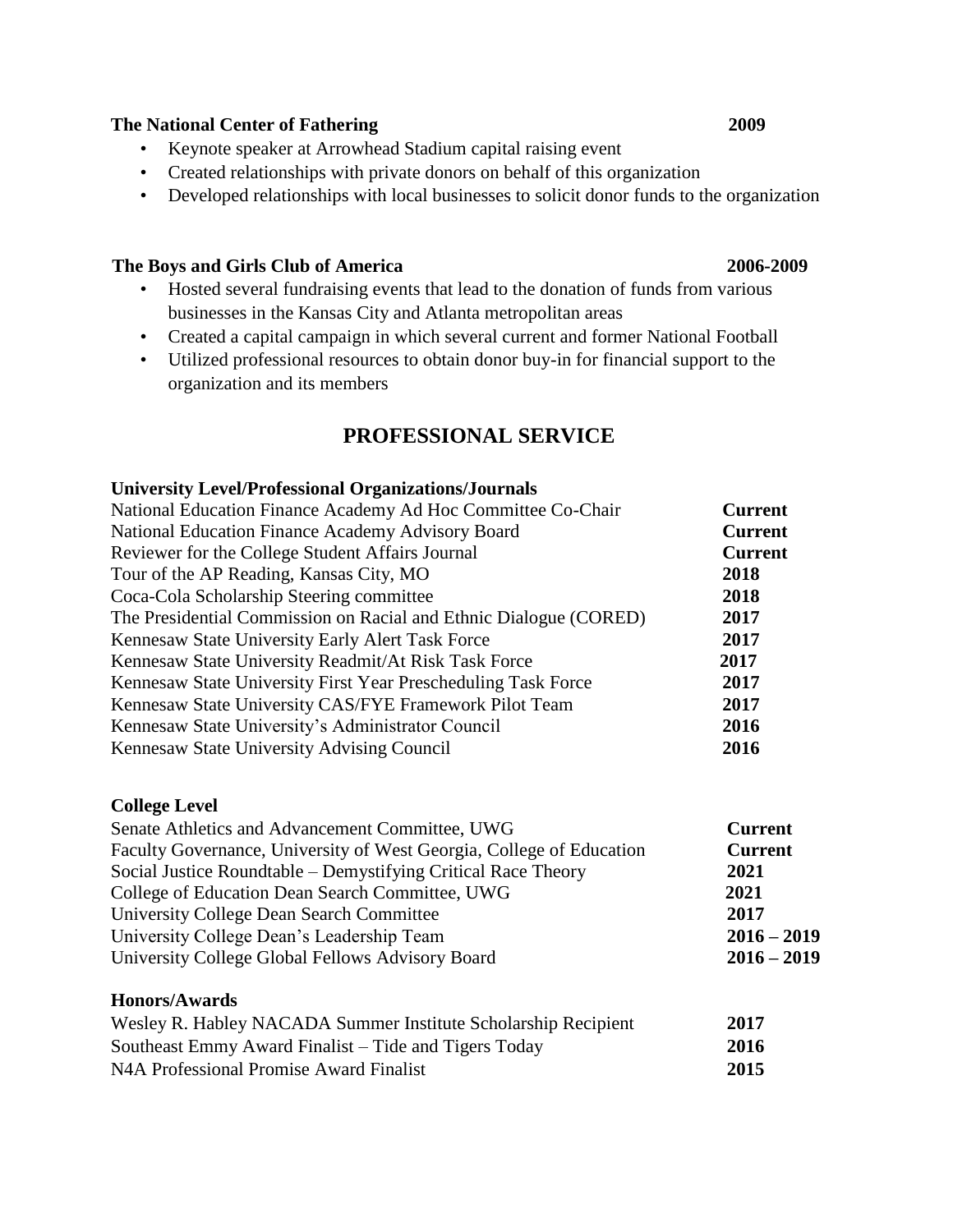## **MEDIA**

- Neuman, S. (2020, November 04). What we know and don't about ex college football coach tommy tuberville: Alabama's next senator. Retrieved from https://people.com/politics/what-we-know-and-dont-know-about-former-collegefootball-coach-tommy-tuberville-alabamas-next-senator/.
- Olmstead, M. (2020, October 21). What Tommy Tuberville's former auburn players think of his alabama senate run. Retrieved from https://slate.com/culture/2020/10/tommytuberville-senate-auburn-players.html.
- Moon, J. (2020, November 2). Former auburn players: Tuberville isn't qualified, don't vote for him. Retrieved from https://www.alreporter.com/2020/11/02/former-auburn-playerstuberville-isnt-qualified-dont-vote-for-him/.
- Dalton, K. (2020, November 2). Tommy tuberville's former players upset by candidacy and call him 'shameful.' Retrieved from https://www.sportscasting.com/tommy-tubervillesformer-players-upset-by-candidacy-and-call-him-shameful/.
- Sherman, R. (2020, November 3). Even when he was a coach, tommy Tuberville was the worst kind of politician. Retrieved from https://www.theringer.com/2020/11/3/21547185/tommy-tuberville-alabama-senateelection-campaign.
- Judy, A. (2018, September 27). A passion for advising. Retrieved from http://news.kennesaw.edu/stories/2018/university\_college\_advising.php
- Apter, B. (2018, September 21). Advising, Life in the NFL & finding your passion. Retrieved from https://soundcloud.com/uc-podcast-network/university-college-podcast-ep-3
- Crisler, A. (2018, August 24). Research that enhances the student experience. Retrieved from [http://graduate.kennesaw.edu/gapublications/The%20Graduate%20College%20Magazi](http://graduate.kennesaw.edu/gapublications/The%20Graduate%20College%20Magazine_Summer%202018--Edition.pdf)  [ne\\_Summer%202018--Edition.pdf](http://graduate.kennesaw.edu/gapublications/The%20Graduate%20College%20Magazine_Summer%202018--Edition.pdf)
- Walker, N., Crowe, A., Yates, B., & Jackson, T. (2018, April 20). Project Management: Leading teams on and off the field. Retrieved from <https://www.velociteach.com/2018/04/project-management-leading-teams-off-field/>
- Strippling, J. (2018, February, 16). Inside Auburn's secret effort to advance an athlete-friendly curriculum. Retrieved from<http://chroni.cl/2HlcWLX>**[.](http://chroni.cl/2HlcWLX)**
- Luo, C. (2017, October 27). College students encouraged to effect social change. Retrieved from [https://uisjournal.com/features/2017/10/27/college-students-encouraged](https://uisjournal.com/features/2017/10/27/college-students-encouraged-to-effect-social-change/)[toeffectsocial-](https://uisjournal.com/features/2017/10/27/college-students-encouraged-to-effect-social-change/) [change/.](https://uisjournal.com/features/2017/10/27/college-students-encouraged-to-effect-social-change/)
- McGriff, S. (2015, Summer). All the right stuff. Retrieved f[rom http://editiondigital.net](http://editiondigital.net/)  /publication/?i=269349&article\_id=2244466&view=articleBrowser&ver=html5#